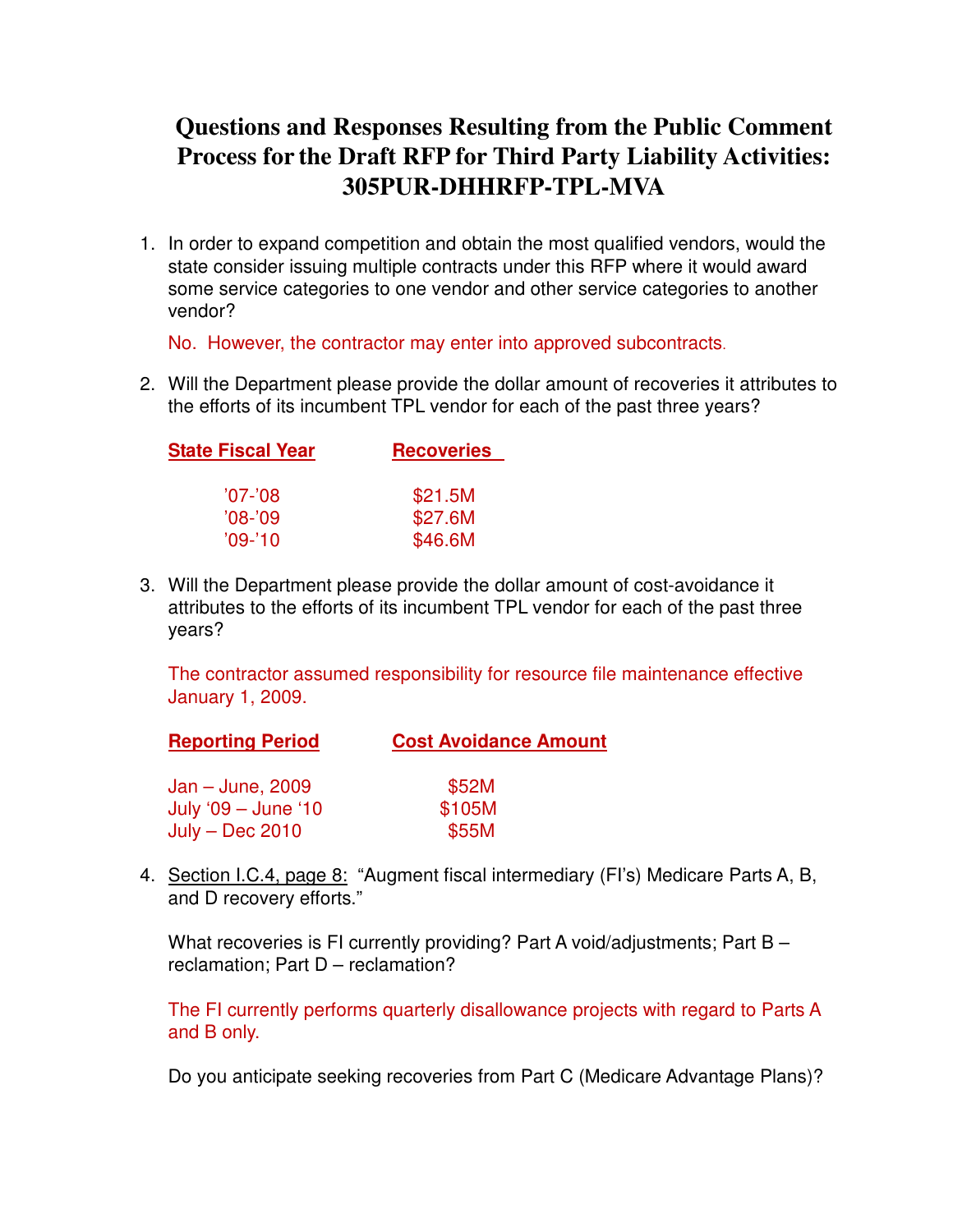The advantage plans are treated like private insurance in our system.

5. Section II.B.1, page 10: "The contractor shall perform the following activities……and as secondary for Medicaid recipients enrolled in CCNs after time has expired for the CCNs to bill and collect from responsible third parties"

What will be the time limit on the CCNs to perform first-pass recovery before the State's contractor may begin performing second-pass recovery to the CCNs?

The current time frame, subject to change since the program has not been implemented, is one hundred eighty (180) days.

6. Section II.B.1.g, page 11: Regarding the secure website, will the Department please clarify if the 24 months of insurance data that the Vendor is to provide is with respect to insurance data generated from matches that the vendor identifies between the Medicaid roster and other insurance rosters, or simply eligibility data that is obtained from other insurance rosters?

The data requirement is the eligibility data that is obtained from other insurance rosters.

7. Section II.B.1.m, page 12: "Process the nightly file delivered SFTP from MEDS containing information on Medicaid recipients who are currently enrolled in private insurance or whose insurance enrollment status is unknown. The Contractor shall verify insurance coverage for these Medicaid recipients within five (5) business days of receipt of the file delivered from MEDS."

The above requirement would appear to conflict with the requirement to revalidate coverage quarterly, as shown in Section II.B.3.c.iii. Will the Department please clarify its intent?

This requirement is for new Medicaid eligibles. Medicaid eligibility workers determine eligibility and ask about other insurance. This information is forwarded through SFTP from MEDS on a nightly basis. The vendor is required to take the information from MEDS, identify coverage, and verify it within five (5) days.

This information will need to be revalidated quarterly along with any other coverage on the resource file.

8. Section II.B.2.a.ii, page 14: "A TPL Carrier code listing is available on the Louisiana Medicaid Website."

Would the Department please provide clarification on how vendors are to access this information as it does not appear on the Louisiana Medicaid website?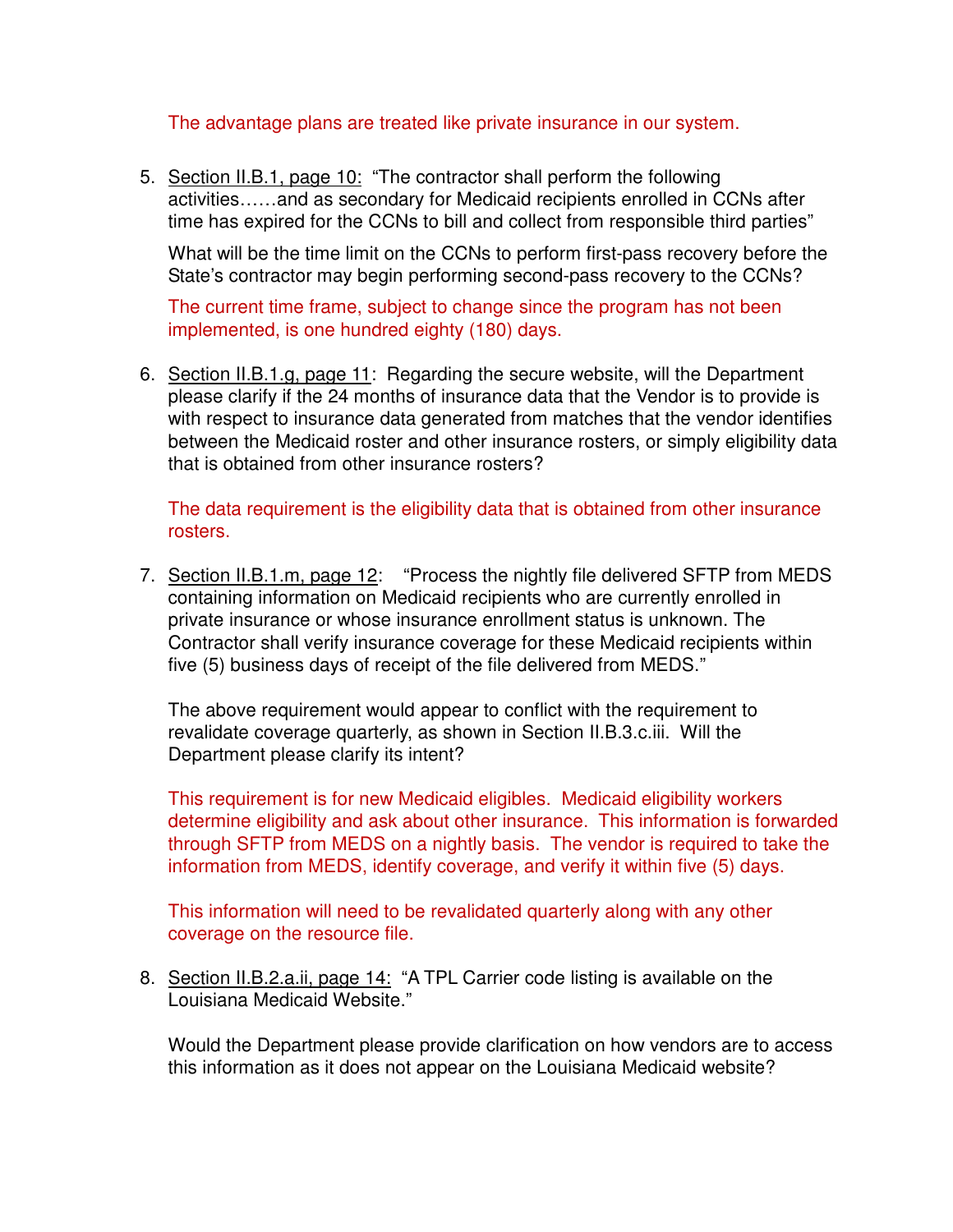The TPL Carrier Code listing is available at http://www.lamedicaid.com/provweb1/Forms/Carrier\_Code/Carrier\_Code.pdf.

9. Section II.B.2.c, page 15: Performance Measurements: This Section of the RFP states that the Contractor shall be measured based on the "enhancement of recoveries and third party cost avoidance as outlined in the contract." Does this mean that the Contract shall specify minimum recovery amounts and minimum third party cost avoidance amounts by contract year for which the Contractor shall be responsible? If so, how will those be determined (i.e., will they be considered part of the mutually agreed upon contract negotiations)?

The cost avoidance baseline is determined using the previous year's cost avoidance amount.

10. Section II.B.2.c.vi, page 15: "The contractor shall provide, in a specified format, adds and updates to the resource file for all identified third party coverage of Medicaid recipients within thirty (30) days from receipt of the file..." And

"Contractor is to provide updates to the resource file via SFTP to the FI to upload into the FI's OI database within 30 days of the receipt of the file."

Are the thirty (30) days mentioned in the two places referenced above measured from the Contractor's receipt of data from carrier? If not, please clarify when the 30 day period begins.

Yes, the thirty (30) day period commences from the date that the contractor receives the data.

11. Section II.B.3.a, page 16: "The contractor shall be required to enroll a minimum of one hundred (100) new cases into LaHIPP on a monthly basis…"

Due to limited enrollment periods, would the State consider other measurements, such as requiring an average monthly enrollment of one hundred (100) new cases over twelve months or alternatively requiring a minimum of 1200 "adds" of new cases per contract year?

No. Based on CHIPRA legislation, if an individual is found eligible for a public assistance, that shall be considered as a qualifying event.

Would the Department please share with the Proposers the State's cost effectiveness formula that will be used for the LaHIPP program?

Louisiana currently uses the Secretary's method as stated in the Medicaid manual 3900 except for the geographical consideration. The administration fee is \$100 per Medicaid recipient in the case. The AAMC is calculated by the FI and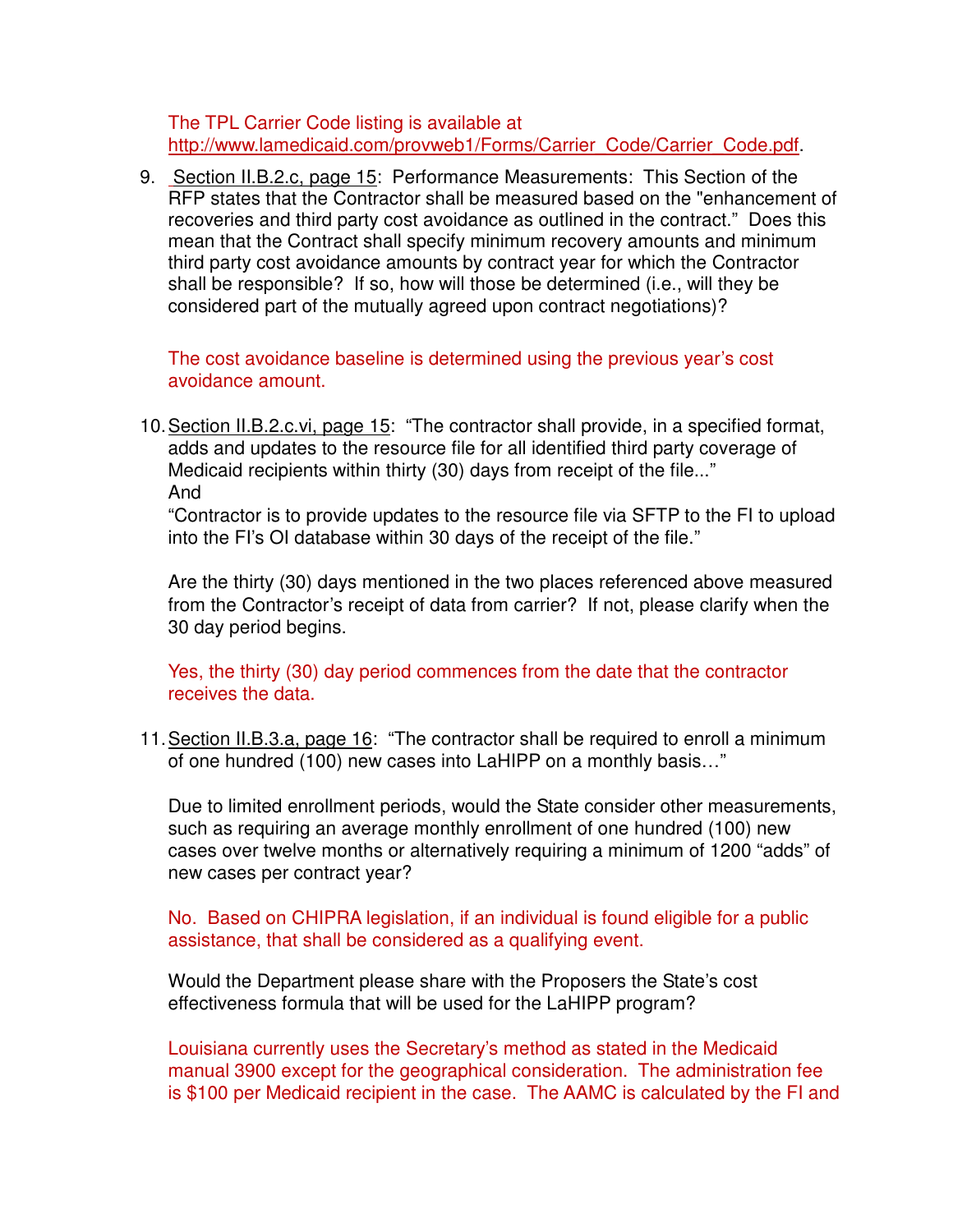provided to the TPL contractor in April of each year. Louisiana reimburses for the lowest insurance tier.

Would the Department reconsider the requirement that 100 new cases be added per month if the State's cost effectiveness formula justifies a lower number of eligible cases?

No.

12. Section II.B.3.c.iii, page 18: This Section of the RFP requires the contractor to "complete all insurance update requests as follows: Emergency – Policies to be terminated within four (4) business hours…"

Will the contractor have "on-line" real time access to update the other insurance (OI) database? Also, in many cases the TPL Carrier File must be updated prior to any updates being made to the OI database. If this is the case for the Department, will the contractor have "on-line" real time access to update the TPL Carrier File assuming that updates to recipient data would need to be made within four (4) working hours in emergency situations?

The contractor will be working with the Department's FI via a fax process, which provides a paper trail that documents the contractor's compliance with the requirement.

13. Section II.B.3.c.iv, page 19: What level of detail does LA Medicaid OI database capture/house related to scope of coverage? (i.e., major medical, maternity, MH, pharmacy, dental, vision)?

| Scope of<br>Coverage | <b>Description</b>                    |
|----------------------|---------------------------------------|
| 00                   | Not Available                         |
| 01                   | Major Medical                         |
| 02                   | Medicare Supplement                   |
| 03                   | Hospital, Physician, Dental and Drugs |
| 04                   | Hospital, Physician, Dental           |
| 05                   | Hospital, Physician, Drugs            |
| 06                   | Hospital, Physician                   |
| 07                   | Hospital, Dental and Drugs            |
| 08                   | Hospital, Dental                      |
| 09                   | Hospital, Drugs                       |
| 10                   | <b>Hospital Only</b>                  |
| 11                   | Inpatient Hospital Only               |
| 12                   | <b>Outpatient Hospital Only</b>       |
| 13                   | Physician, Dental and Drugs           |
| 14                   | <b>Physician and Dental</b>           |
| 15                   | Physician and Drugs                   |
| 16                   | Physician Only                        |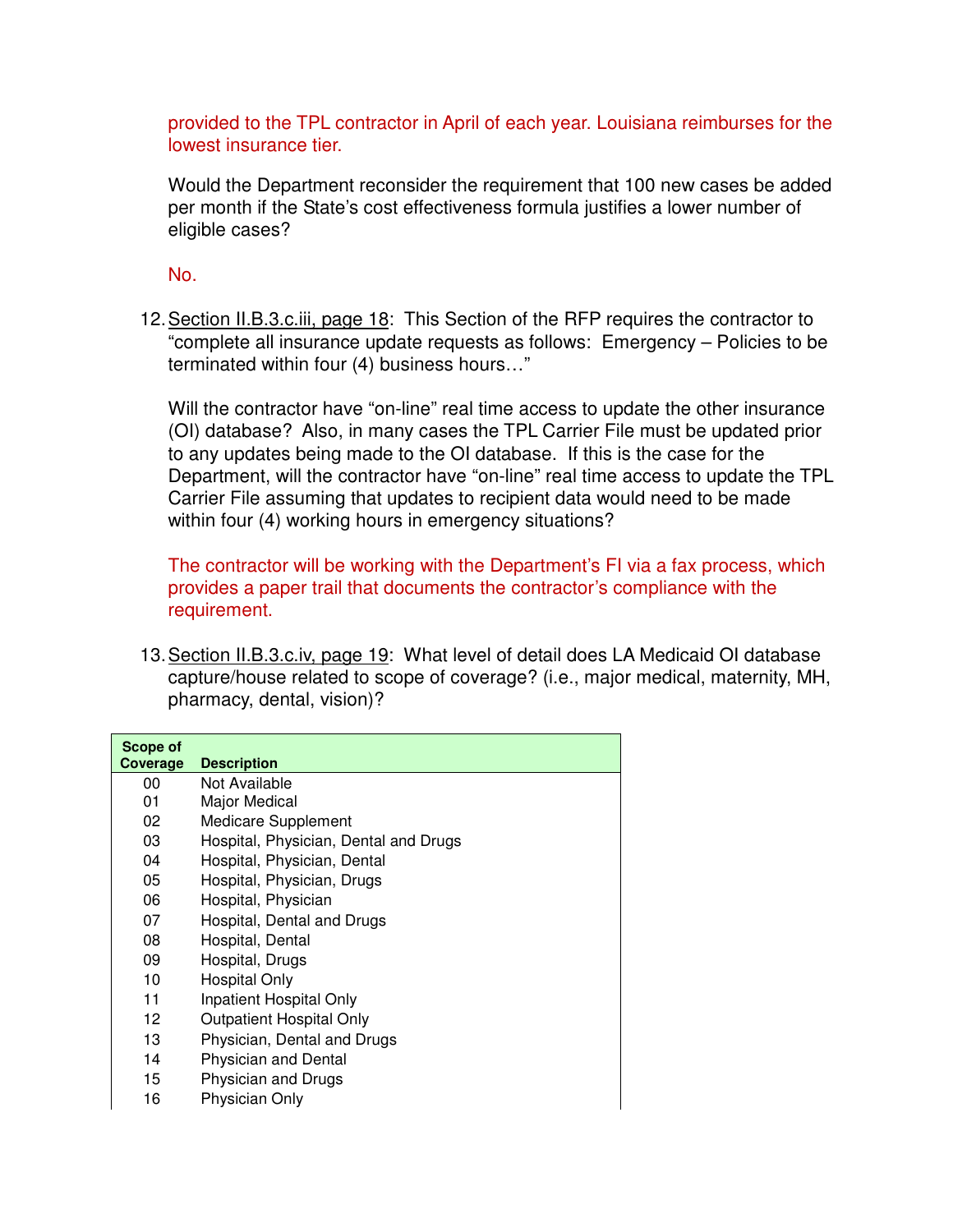| 17 | Dental and Drugs Only                        |
|----|----------------------------------------------|
| 18 | Dental Only                                  |
| 19 | Drugs Only                                   |
| 20 | Nursing Home Only                            |
| 21 | Cancer Only                                  |
| 22 | CHAMPUS/CHAMPVA                              |
| 23 | Veterans Administration                      |
| 24 | Transportation                               |
| 25 | HMO                                          |
| 26 | Carrier declared Bankruptcy                  |
| 27 | Major Medical without maternity benefits     |
| 28 | HMO/Insurance Premium Paid by Medicaid GHIPP |
|    | Program                                      |
| 29 | <b>Skilled Nursing Care</b>                  |
| 30 | Medicare HMO (Part C)                        |
| 31 | Physician Only HMO                           |
| 32 | Pharmacy (PBM)                               |
| 33 | <b>HMO No Maternity</b>                      |

14. Section II.B.3.g.vi, page 22: "Turn over upon request…documents relating thereto that are essential to initiation and operation of the Medicaid Program."

Other provisions of the RFP permit a vendor to retain ownership of intellectual property that is proprietary to the Contractor, with turnover obligations limited to non-proprietary materials. See Section II (B) (8). In order to avoid a conflict under Section II.B.3.g.vi, would the State clarify the scope of the turn over obligation under Section II.B.3.g.vi by specifically excluding any and all proprietary documents?

All agreed-upon proprietary documents will be excluded from this requirement.

15. Section II.B.8 and Attachment II, pages 32 and 57: Transition Plans, and Attachment II, DHH Standard Contract Form CF-1, Sections 11 and 20: If one reads these three sections together, there appears to be a conflict in what is required. Further, these provisions could be read so as to cause Contractors from being able to provide the most technically compliant solution at the most attractive price to the State. Specifically, we mean the following: Section II (B) (8) of the RFP requires Contractor to "transfer all ... non-proprietary systems to the Department or new vendor within the agreed upon time frame" following contract termination. A "non-proprietary system" could be interpreted to include not only hardware but also (a) hardware that a contractor uses to support not only Louisiana but other customers and (b) third party owned software.

On the other hand, in Attachment II, Section 11 of the DHH Standard Contract Form CF-1, only "non-third party software and source ... related to the contract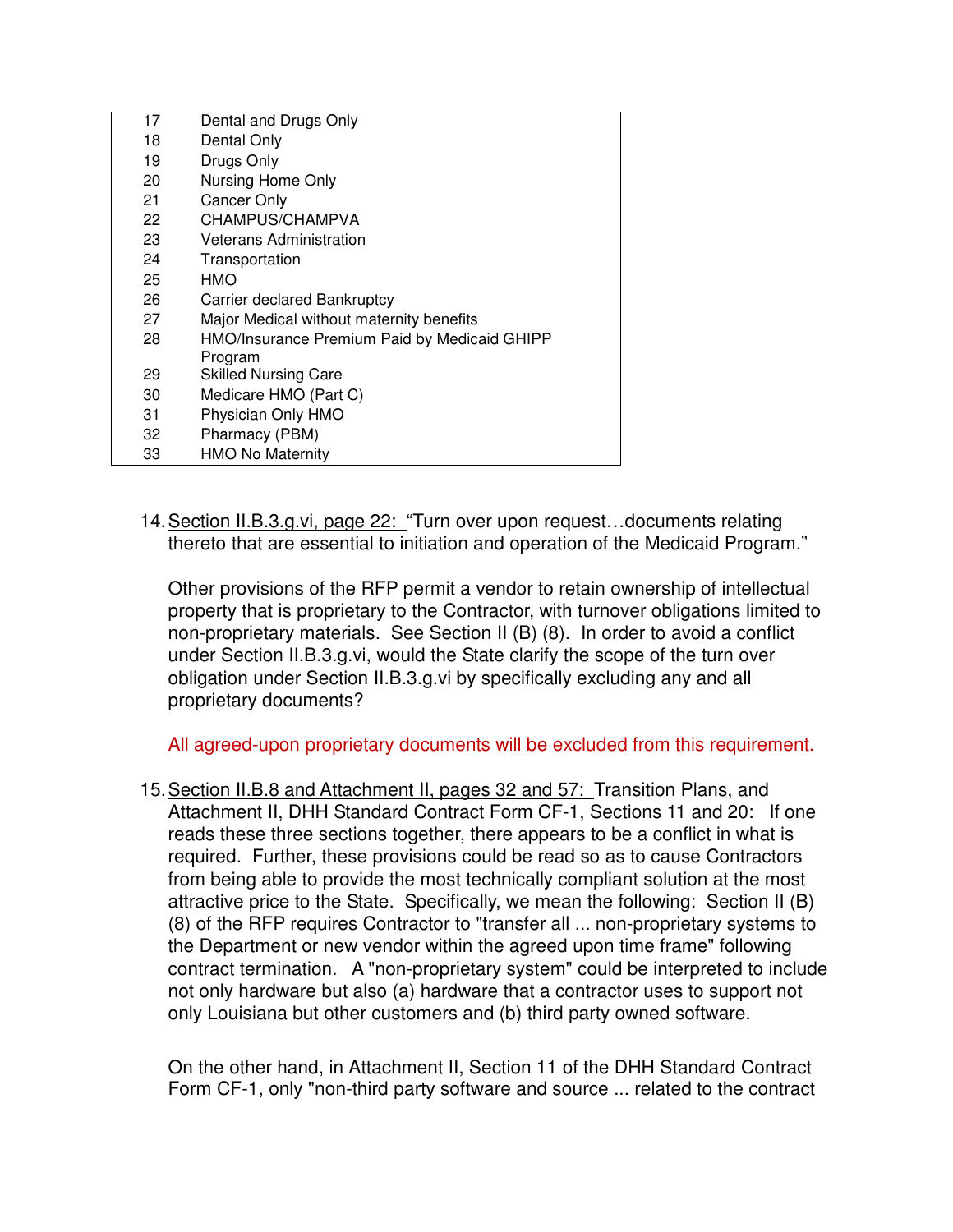and/or obtained or prepared by Contractor in connection with the performance of services ... becomes the property of the State". It would therefore appear from the Standard Contract Form that the State does not require ownership of third party software, nor the delivery of source code for such third party software. In addition to the fact that these two provisions of the RFP are in conflict, generally speaking, third party software source code is not available. Further, while the Contractor is the only entity that may require use of the third party software in order to provide the TPL related services during the term of the contract, conveying a license to the State for such third party software is likely to drive up costs that are ultimately passed on to the State, when the State may not need such third party software, either because of its own solution or that of a new contractor.

In addition to the fact that the wording in Section II (B) (8) conflicts with Section 11 of the Standard Contract Form CF-1, it could also conflict with the wording in Section 20 of the Standard Contract Form. Section 20 states that only equipment purchased under the contract is ultimately owned by the State upon contract termination or expiration. Such equipment may not be "non-proprietary", as would seem to be required by Section II (B) (8). In addition, it is possible that a Contractor may propose to use its existing, proprietary hardware and purchase some incremental hardware so as to be able to deliver the requested TPL services not only to Louisiana but also for its other TPL customers. Such a shared environment may provide Louisiana with the most technically responsive solution; yet, if Section 20 requires the Contractor to transfer title to the incremental hardware purchased for Louisiana and for the Contractor's other customers at the end of the Louisiana Contract, a bidder may elect not to provide that type of solution to Louisiana or may end up driving up the cost charged to Louisiana.

Based on all of these issues, would the State clarify the RFP such that the Contractor is only required, upon Contract termination or expiration, to transfer title and source to only Contractor proprietary software and source code that is specifically developed under the contract by Contractor, exclusive of any (i) preexisting, Contractor proprietary software, (ii) pre-existing Contractor hardware or Contractor owned hardware used to support the State and other customers and (c) any third party software?

If the contractor bills the State for the development of any system, it must be turned over to the State at the end of the contract. All data that is used on behalf of the State shall be turned over to the State in an agreed upon format at the end of the contract.

16. Section II.G, page 38: Insurance: This Section of the RFP requires a Certificate of Insurance "executed by officers of the insurance company". Typically, Certificates of Insurance are provided on an Accord form and typically, these forms are signed by an authorized broker, based on authorizations provided by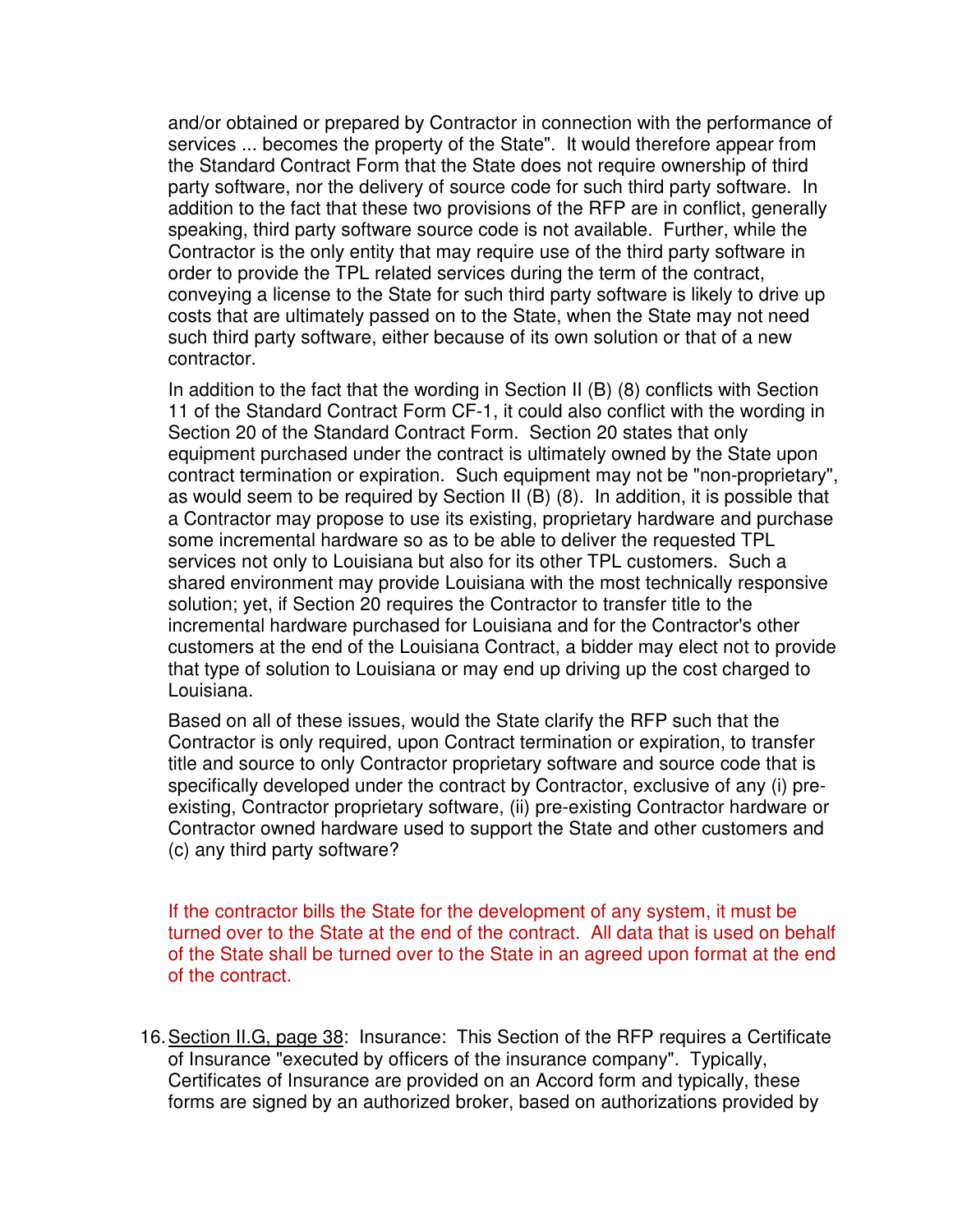the underlying insurance company. Would it be acceptable for a bidder to submit a Certificate of Insurance that demonstrates that the contractor has the required amounts and coverage but that is signed by a broker authorized by the insurance company?

This is acceptable.

- 17. Section II.K.4, page 40: This Section raises several questions about the monthly cost avoidance baseline. Specifically:
	- 1. How does the State currently calculate the monthly cost avoidance baseline? Do you take each claim that was cost avoided due to TPL at the adjudicated value of the claim every month? Or do you attribute a standard "claim dollar value" that you multiply by the # of claims denied due to TPL? (i.e. Do you "value" each TPL claim at \$1,500 and multiply by 1,000 claims avoided per the actual month  $= $1.5M$  in cost avoidance savings for the month).

The cost avoidance is calculated from the TPL claims processed. The amount is calculated by taking the Medicaid allowed amount from the claims and the actual Medicaid paid amount.

2. If you apply a standard claim dollar value for TPL cost avoided claims – what value do you assign? What has been the State's baseline for each of the last three fiscal years? And does your baseline cost avoidance calculations/values include Medicare or just commercial TPL?

We use actual claims to determine the cost avoidance, not a standard claim value.

| <b>State Fiscal Year</b> | <b>Cost Avoidance Amount</b> |  |
|--------------------------|------------------------------|--|
| '07-'08                  | \$81M                        |  |
| $'08 - '09'$             | \$124M                       |  |
| $'09-'10'$               | \$105M                       |  |
|                          |                              |  |

Baseline cost avoidance includes commercial and Part C plans.

<sup>18.</sup> Section III.N.3.f, page 50: The RFP states that the Proposer's "All Hazards Response Plan, if applicable" is to be included in the Proposal. Is an "All Hazards Response Plan" required by this RFP? If so, what does the State mean by an "All Hazards Response Plan? For instance, is it any different from a Disaster Recovery Plan mentioned elsewhere in the RFP?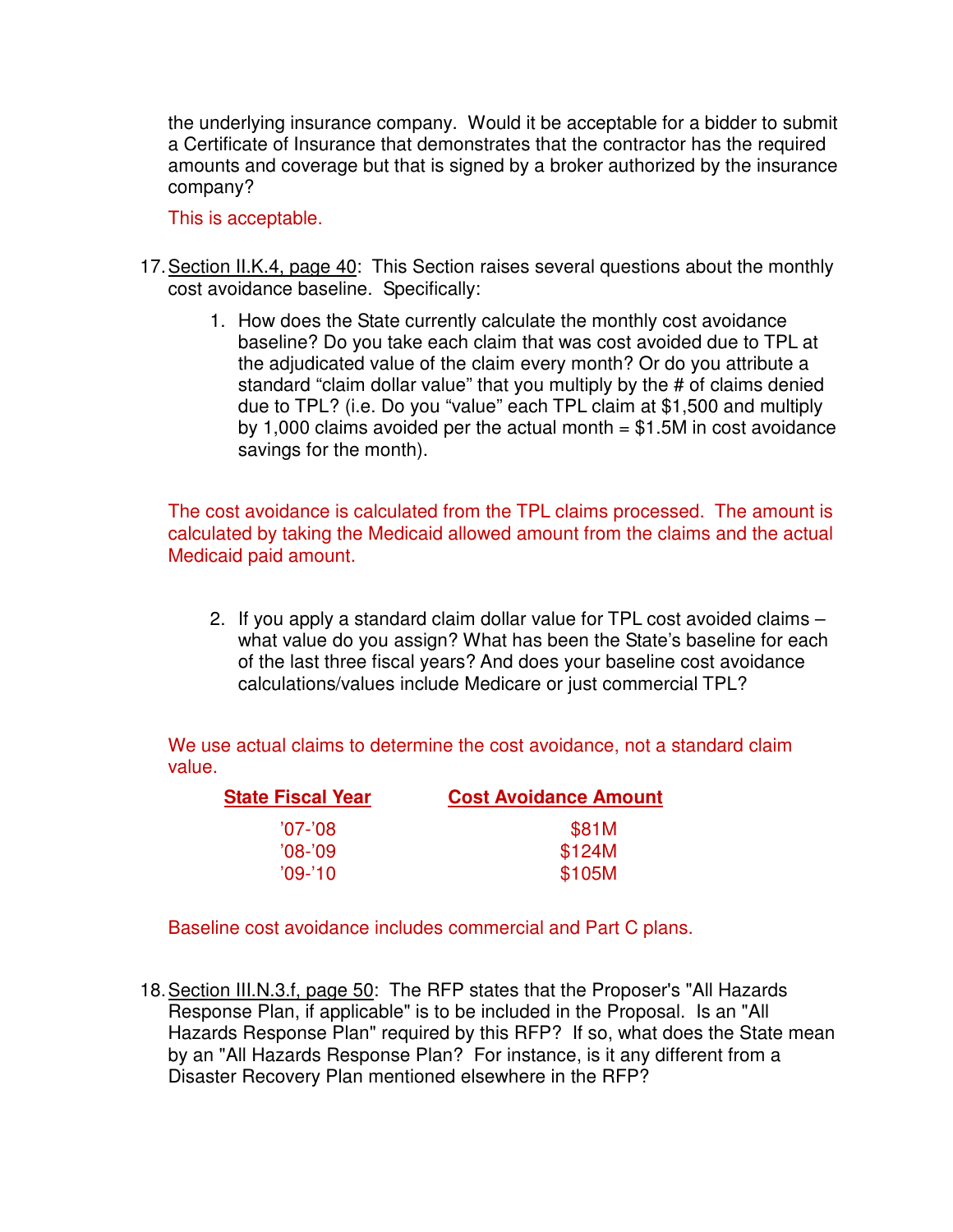An All Hazards Response Plan is a document that assigns responsibility to organizations and individuals for carrying out specific actions at projected times and places in an emergency that exceeds the capability or routine responsibility of any one agency; e.g., the fire department. It sets forth lines of authority and organizational relationships and shows how all actions will be coordinated in order to protect people and property in emergencies and disasters. It identifies personnel, equipment, facilities, supplies, and other resources available for use during response and recovery operations. It is the same as the Disaster Recovery Plan.

19. Section II.N.3.h.iii, page 51: "Proposer's cost shall be quoted as percentages of actual TPL collections for each of the following categories of recovery: 1) third party identification and collection of commercial insurance and TRICARE, 2) annual hospital and long-term care reviews, and 3) augmentation of FI's Medicare Parts A, B, and D recovery efforts by performing the third quarter Medicare project…."

| Can the state please provide the "actual" gross TPL collections for each of the |
|---------------------------------------------------------------------------------|
| three categories recovered by year for the State's last five fiscal years?      |

| <b>State Fiscal</b><br>Year | <b>Commercial</b><br>& Tricare | <b>Hospital &amp;</b><br><b>Long-Term</b><br><b>Care</b><br>Reviews* | <b>Medicare</b><br>Parts A & B | <b>Medicare</b><br><b>Part D</b> |
|-----------------------------|--------------------------------|----------------------------------------------------------------------|--------------------------------|----------------------------------|
| $'05 - 06$                  | 6,572,536.54                   |                                                                      |                                |                                  |
| $'06-'07$                   | 18,869,052.04                  | 355,069.95                                                           | 64,113.34                      | 15,946.07                        |
| $'07 - 08$                  | 19,340,929.13                  | 138,203.14                                                           | 1,900,371.26                   | 11,498.16                        |
| $'08 - 09$                  | 26,675,182.68                  | 78,381.44                                                            | 1,878,025.93                   | 1,716,759.41                     |
| $'09 - 10'$                 | 44,938,404.98                  | 472,438.91                                                           | 1,005,849.69                   | 996,100.97                       |

\*The data only includes hospital reviews. To date, no long-term care reviews have been conducted.

20. Section IV.C, page 54: Performance Bond: The RFP requires a Performance Bond equal to 10% of the Annual Contract Amount. In so far as part of this Contract is based upon contingent fee pricing, how will the "Annual Contract Amount" be calculated? In addition, since there may be a cost associated with the Performance Bond, albeit one borne by the Contractor, can the State please advise bidders what or how that Annual Contract Amount shall be calculated so that a bidder can know how to calculate the cost of securing and maintaining the performance bond during the term of the Contract?

A \$4.2M performance bond should be appropriate.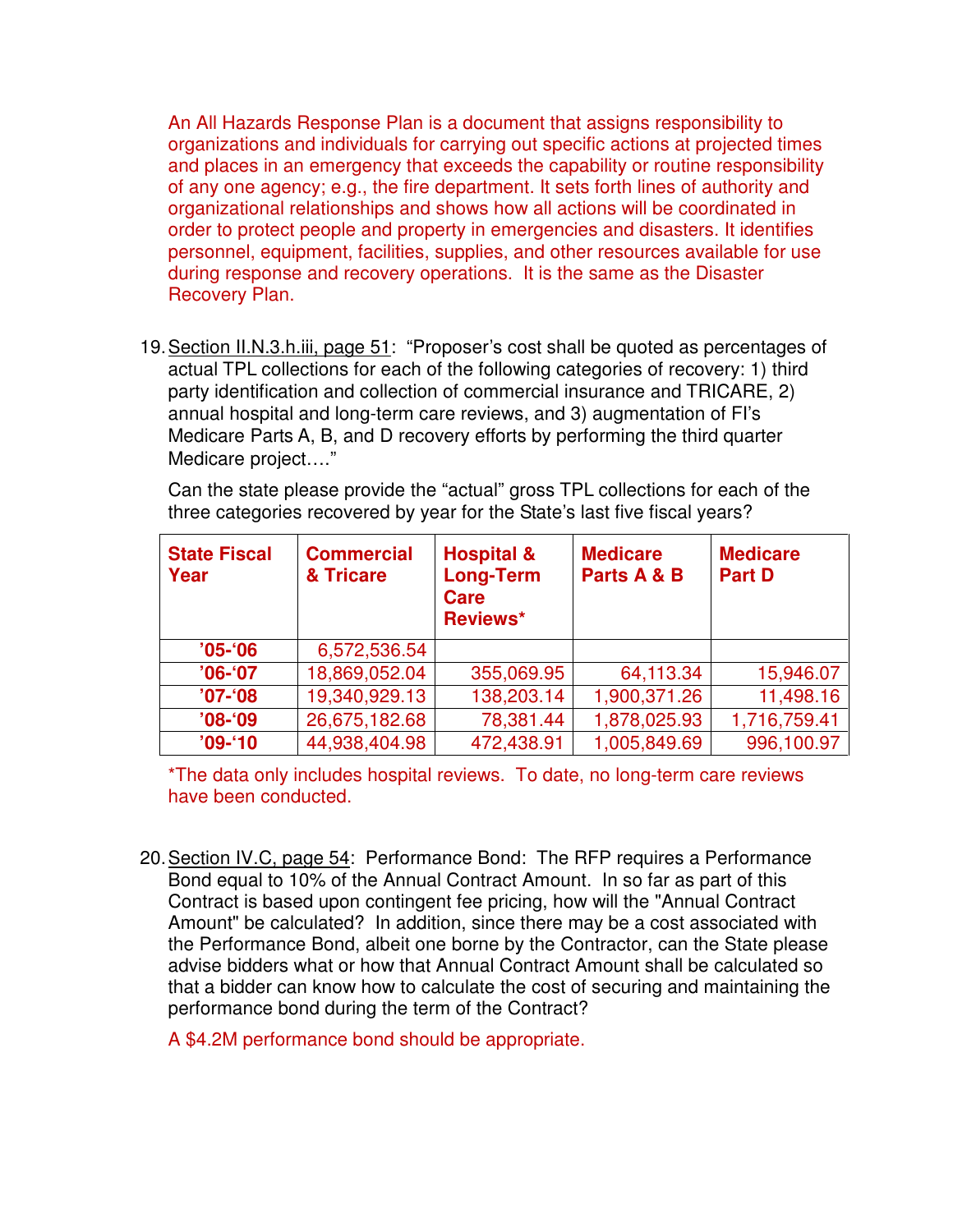21. Attachment II, page 57: Standard Contract Form CF-1: Will the State consider a bid that includes additional terms and conditions from those set forth in Attachment II, such as a mutually agreed upon limitation of liability clause that may permit financially responsible bidders with technically responsive solutions to bid that might not otherwise bid without such ability to offer such terms?

A proposer may request the State to consider other provisions or clauses, but proposers need to know and understand that the Dept is not obligated to accept any such additions or suggestions.

22. Section II.B.2.c.viii, page 15: DHH requires that the contractor's administration of the LaHIPP program include the addition of one hundred (100) active cases in the program each month for the life of the contract. How will the contractor guarantee that this threshold is met if the data required for case enrollment is not made available from a third party in a timely manner?

The Department believes that this is a reasonable goal to obtain monthly. The contractor shall work as efficiently as possible to allow for third party responses.

Section II.B.3.d.i, page 20: DHH requires the bank to provide images of all checks, remittance notices, and any other information sent by the third parties to DHH fiscal. This will increase monthly lockbox costs significantly. Will DHH consider deleting this requirement?

DHH requires the contractor to provide images of all checks, remittance notices, and any other information sent by the third parties for those checks that are not related to the contractor's collection efforts.

23. Section II.B.6.f.iii, page 31: DHH requires a weekly file maintenance staffing report. Is this a reinstated requirement?

Yes.

24. Section II.K.4, page 40: DHH requires that the contractor be paid a contingency fee for cost avoidance in excess of the monthly baseline. What is the monthly baseline?

The cost avoidance baseline is determined using the previous year's cost avoidance amount.

25. Section III.O.3.b, page 53: The proposal evaluation criteria includes "Cost: Reasonableness Review." Please define "reasonableness review."